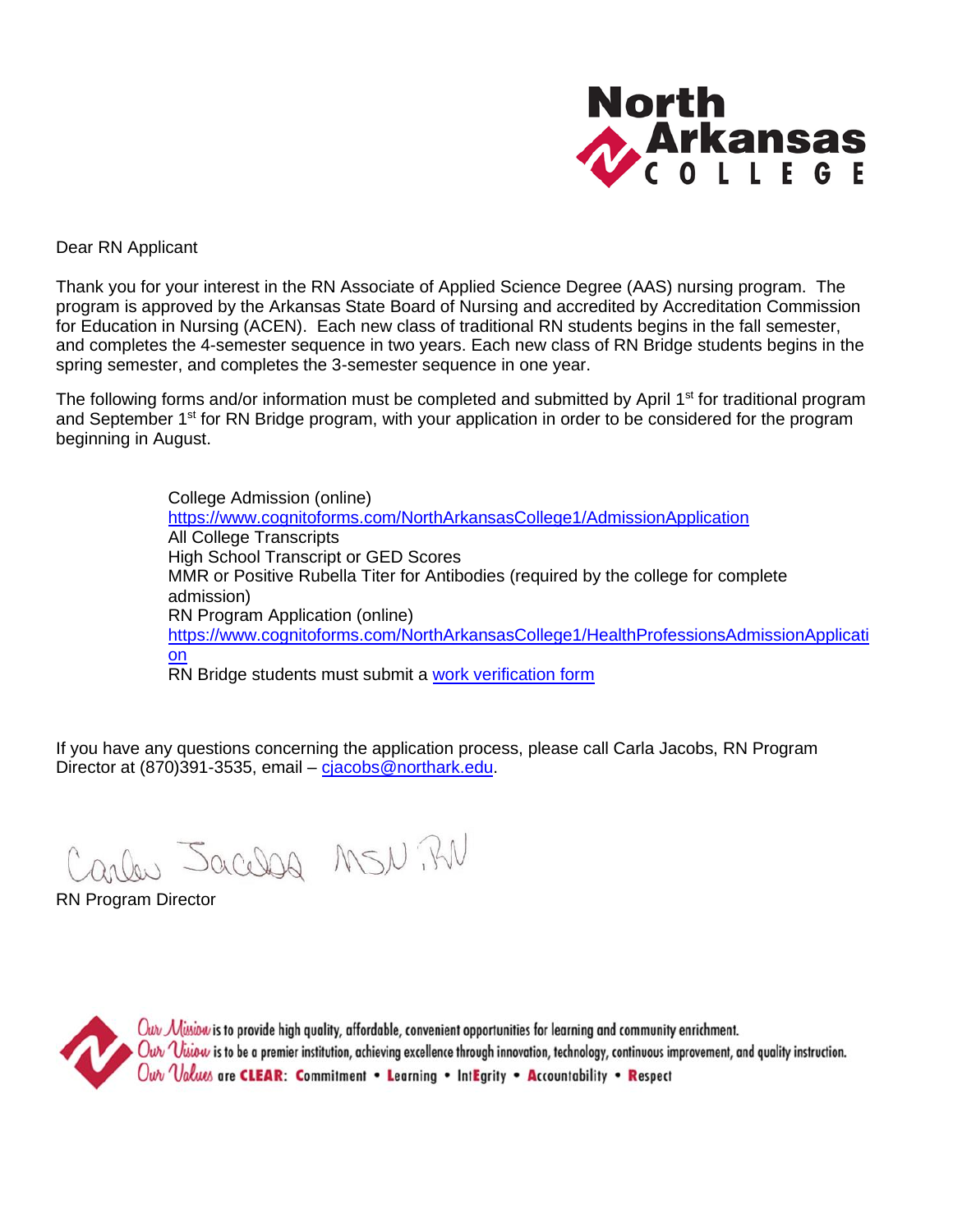

# **North Arkansas College 2019 Annual State of the RN Program**

#### *[www.northark.edu](http://www.northark.edu/)*

The RN Program at North Arkansas College is providing this annual State of the Program flyer each year as a means of communicating with and soliciting feedback from our communities of interest. Contact information for questions or for providing input is below.

#### **ACCREDITATION**

The RN Nursing Department (Accredited by the Accreditation Commission for Education in Nursing [ACEN] and approved by the Arkansas State Board of Nursing [ASBN]) offers a program leading to the Associate of Applied Science (A.A.S.) degree. ACEN granted full re-accreditation in spring 2013 with all six standards being met. The next accreditation will be in 2021. Upon graduation students are then eligible to take the Arkansas State Licensure Examination for Registered Nursing (RN).

#### **NURSING**

Northark prepares students to become competent members of the health care team, qualified to render effective nursing care in health service agencies, hospitals, and community and long-term care facilities. The nursing program is a combination of classroom theory and practice of clinical skills in selected local community health care facilities and in the college nursing skills labs and Health Education Simulation Center (HESC). Graduates are well prepared to be collaborative health care participants responsible for facilitating maintenance of health, improvement of health status, prevention of illness and alleviation of suffering.

#### **STUDENT SUPPORT**

The Nursing Department works closely with all nursing students to make sure they have all the support they need. We provide tutoring and academic advisement/counseling by nursing faculty. The new Learning Resource Center has a part-time nurse to tutor students and<br>resources such as laptop and internet hotspots for students. resources such as laptop and internet hotspots for students. Our Nursing Skills Laboratory and our state of the art HESC allows students to practice skills they are learning on human patient simulators before attending clinical at the hospitals.

#### **TRANSFER OPTIONS**

North Arkansas College has articulation agreements with several schools throughout Arkansas to allow for a seamless transfer of their credits to a four-year college. Based on survey results, and contact with graduates we estimate that 55% of the 2019 students are working on their bachelor of nursing degree.

#### **PROGRAM OUTCOMES**

#### **GRADUATE SUCCESS ON THE LICENSING EXAM:**

Our goal is that our graduate's pass-rate for first-time takers of the National Council Licensure Examination for Registered Nurses (NCLEX-RN) for all first time test taker will be at or above 80%.

| <b>Program</b>       | 2016/2017                   |                                  | 2017/2018                   |                                  | 2018/2019                   |                                  |
|----------------------|-----------------------------|----------------------------------|-----------------------------|----------------------------------|-----------------------------|----------------------------------|
|                      | <b>NAC</b><br>$\frac{0}{0}$ | <b>National</b><br>$\frac{0}{0}$ | <b>NAC</b><br>$\frac{0}{0}$ | <b>National</b><br>$\frac{0}{0}$ | <b>NAC</b><br>$\frac{0}{0}$ | <b>National</b><br>$\frac{0}{0}$ |
| Traditional          | 95%                         | 85%                              | 100%                        | 87%                              | 97%                         | 87%                              |
| <b>Bridge</b><br>83% |                             |                                  | 100%                        |                                  | 93%                         |                                  |

#### **STUDENT RETENTION OR COMPLETION RATE:**

The program continues to focus on retention. We are proud that our retention rates for the program are increasing. Our goal is to have a completion rate of 60%. This means that students that begin the program will complete the program on time. The May 2019 traditional class graduated 67% retention. The 2019 bridge class graduated 83% of students that started the program. Faculty are continuing to serve as mentors and coaches to help students in various ways.

#### **GRADUATES OBTAINING A JOB:**

Our goal is that 93% of graduates responding to the Post-Graduate Survey 6 months after graduation report employment as a Registered Nurse.

|               | 2017 | 2018 | 2019 |
|---------------|------|------|------|
| Traditional   | 100% | 100% | 93%  |
| <b>Bridge</b> | 100% | 100% | 100% |

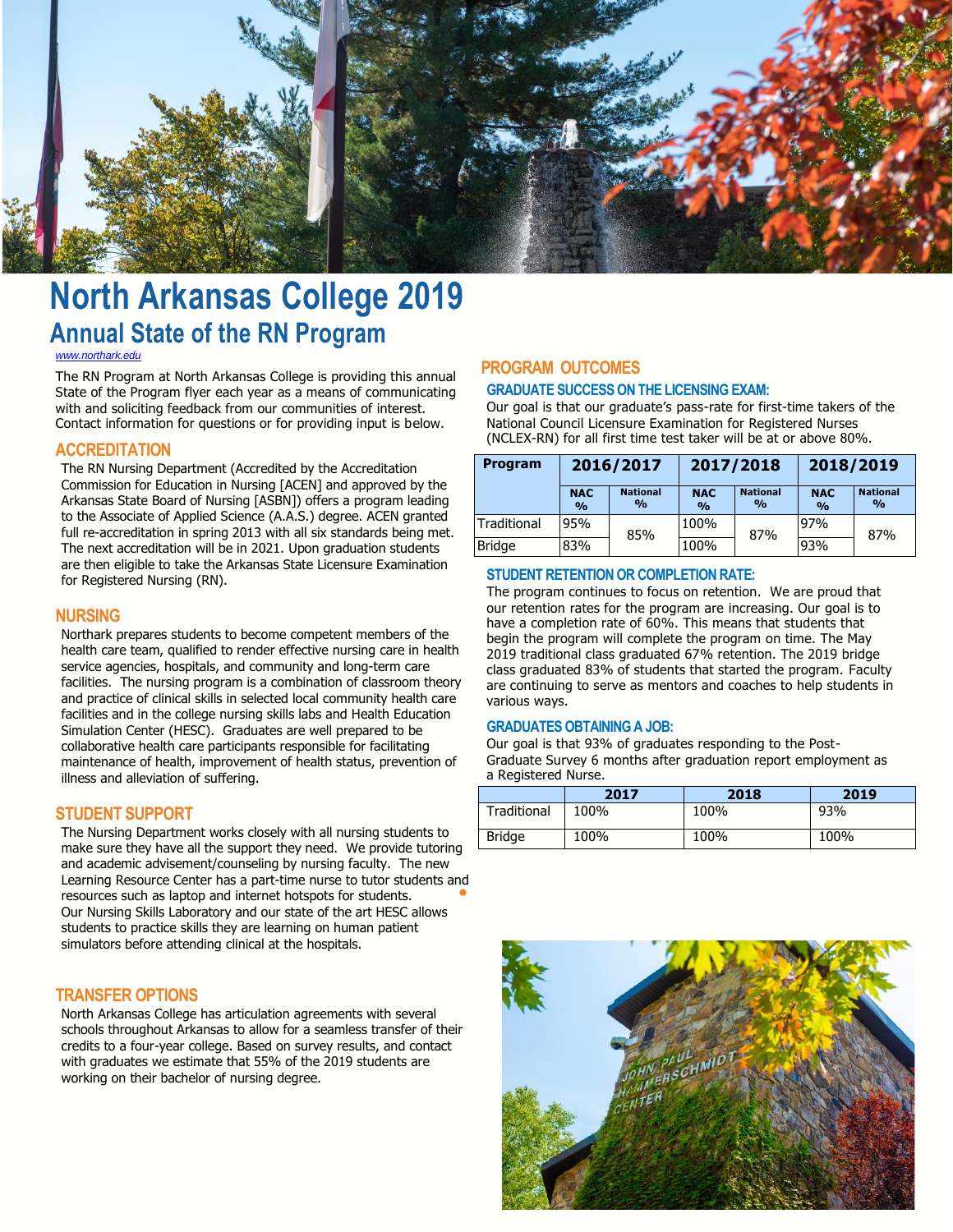

#### **END OF PROGRAM STUDENT LEARNING OUTCOMES**

|                                                                                                                                                               | <b>MAY 2018</b> | <b>December</b><br>2018 | <b>May 2019</b> | <b>December</b><br>2019 |
|---------------------------------------------------------------------------------------------------------------------------------------------------------------|-----------------|-------------------------|-----------------|-------------------------|
| Utilize therapeutic communication<br>and serve as patient advocate to<br>promote patient centered care.                                                       | 76.3%           | 73.1%                   | 78.9%           | 74.4%                   |
| Apply principles of critical reasoning<br>using collaboration and teamwork to<br>promote safe quality care.                                                   | 76.7%           | 67%                     | 78.8%           | 72%                     |
| Seek out learning opportunities using<br>technology to integrate best current<br>evidence with clinical expertise for<br>the delivery of optimal health care. | 88%             | 74.4%                   | 88%             | 72%                     |
| Demonstrate professional behavior<br>that reflects accountability,<br>responsibility and ethical nursing<br>practice.                                         | 90%             | 90%                     | 100%            | 71%                     |

#### **POINTS OF DISTINCTION**

- North Arkansas College of Nursing program ranked 6<sup>th</sup> best in Arkansas (July 2020)
- Nursing Process website ranks Northark RN program #3 of top ten in state (January 2020)
- Northark RN program ranked best value in Arkansas (July 2019)

#### **FACULTY HIGHLIGHTS**

• North Arkansas College welcomes Josephine Kershaw, Ph.D., FACHE, as the new Dean of the Marion Carlson School of Health Professions. Dr. Kershaw is joining Northark from the Christ College of Nursing & Health Sciences located in Cincinnati, Ohio, where she has served as professor and associate dean of Health Sciences, Arts & Sciences for the last five years.



## **FOR MORE INFORMATION REGARDING THE RN PROGRAM, PLEASE CONTACT:**

**CARLA JACOBS, MSN, RN, CNE DIRECTOR OF NURSING PHONE 870-391-3535 [cjacobs@northark.edu](mailto:cjacobs@northark.edu)**

> **1515 PIONEER DRIVE HARRISON, AR 72601**

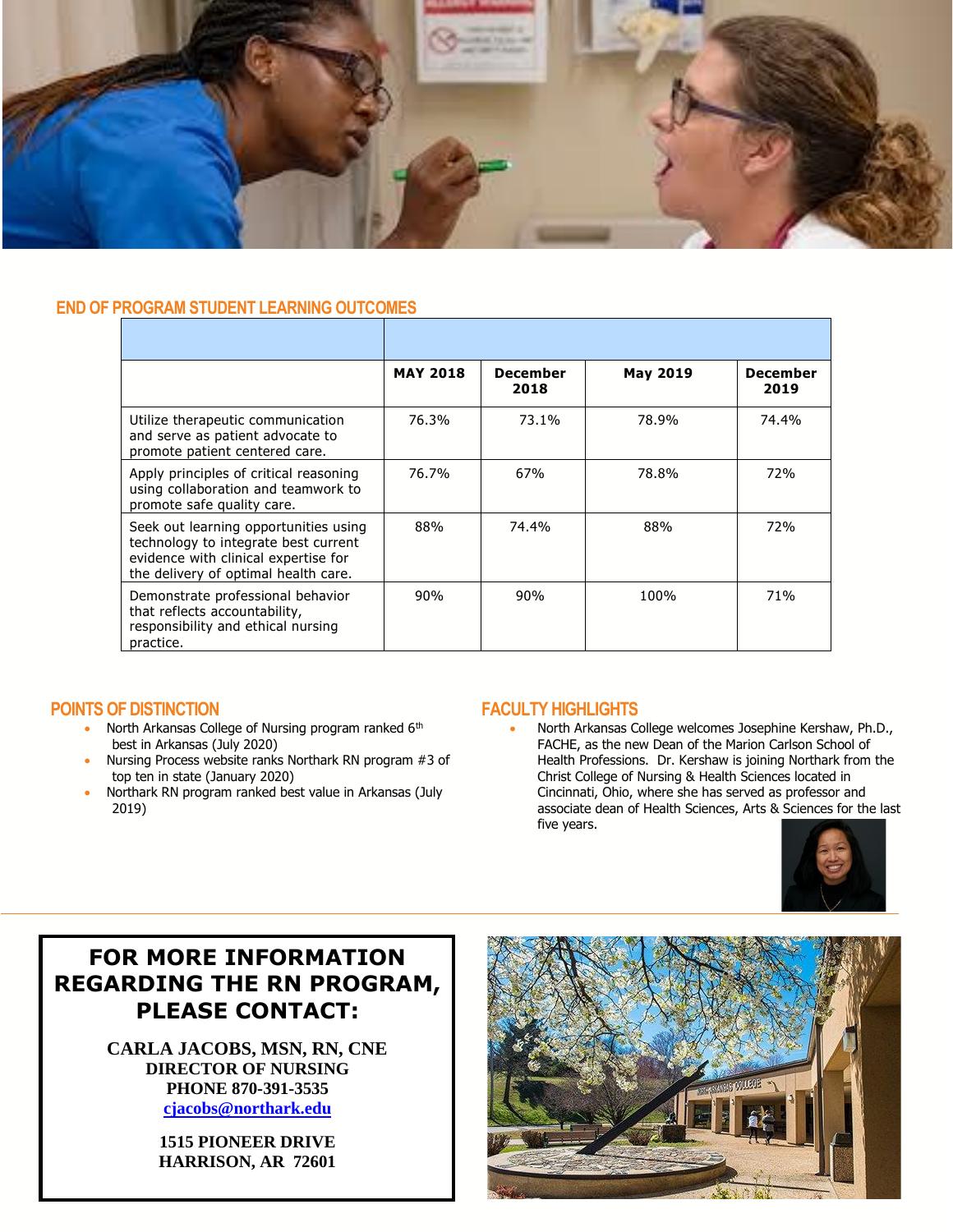## **NORTH ARKANSAS COLLEGE REGISTERED NURSING PROGRAM**

## **POLICIES AND PROCEDURES**

#### **I. ADMISSION REQUIREMENTS:**

The curriculum in Nursing is a full-time program, requiring a full-time commitment from its students. The faculty of the Department of Nursing strongly discourages its students from full-time employment. Students with financial difficulties should discuss alternatives to employment with the Financial Aid Office. The schedule of students requires a flexible lifestyle as clinical experience is held at area facilities during assigned hours which may be days, evenings, or weekends. Because of this, transportation, child care, and any employment should be considered prior to entry into the nursing program. Some classes may require more than the scheduled time (i.e. individual practice time in the nursing lab) for an individual student to meet the learning objectives. Students should plan schedules to be able to meet these learning expectations.

| <b>Traditional RN Program</b>                                                                                                                                                                                                                | <b>RN Bridge Program</b>                                                                                                                                                                                                                                                                                                                                                                                                                                                                                                                                                                                                                                                                            |
|----------------------------------------------------------------------------------------------------------------------------------------------------------------------------------------------------------------------------------------------|-----------------------------------------------------------------------------------------------------------------------------------------------------------------------------------------------------------------------------------------------------------------------------------------------------------------------------------------------------------------------------------------------------------------------------------------------------------------------------------------------------------------------------------------------------------------------------------------------------------------------------------------------------------------------------------------------------|
| Be accepted as a student in the college (see<br>admission procedures in North Arkansas<br>College Catalog or the Northark web site<br>http://www.northark.edu/admissions/new-<br>students/index                                              | Be accepted as a student in the college (see admission<br>procedures in North Arkansas College Catalog or the<br>Northark web site<br>http://www.northark.edu/admissions/new-students/index                                                                                                                                                                                                                                                                                                                                                                                                                                                                                                         |
| Complete the nursing application for the coming<br>year before April 1.                                                                                                                                                                      | Complete the nursing application for the coming year<br>before September 1                                                                                                                                                                                                                                                                                                                                                                                                                                                                                                                                                                                                                          |
| Have completed ACT and/or the Accuplacer<br>Test and have scores sent to North Arkansas<br>College (see College Requirements for<br>Placement). Transfer students must submit a<br>complete Official Transcript to the Admissions<br>Office. | Have completed ACT and/or the Accuplacer Test and<br>have scores sent to North Arkansas College (see<br>College Requirements for Placement). Transfer students<br>must submit a complete Official Transcript to the<br>Admissions Office.                                                                                                                                                                                                                                                                                                                                                                                                                                                           |
| Must have an overall GPA of 2.5 or higher                                                                                                                                                                                                    | Must have an overall GPA of 2.5 or higher                                                                                                                                                                                                                                                                                                                                                                                                                                                                                                                                                                                                                                                           |
| Have an official high school transcript or GED<br>scores on file in the admissions office.                                                                                                                                                   | Have an official high school transcript or GED scores on<br>file in the admissions office.                                                                                                                                                                                                                                                                                                                                                                                                                                                                                                                                                                                                          |
| Have official transcripts of all<br>colleges/universities attended sent to North<br>Arkansas College.                                                                                                                                        | Have official transcripts of all colleges/universities<br>attended sent to North Arkansas College. RN bridge<br>students must also have a PN or paramedic school<br>transcript.                                                                                                                                                                                                                                                                                                                                                                                                                                                                                                                     |
| N/A                                                                                                                                                                                                                                          | For RN Bridge Program, students:<br>PN's must present verification of current<br>a)<br>unencumbered licensure as an PN and<br>maintain a valid active PN license during the<br>program.<br>Paramedics must hold current certification<br>b)<br>from the Arkansas Department of Health as<br>an Arkansas Paramedic and be currently<br>registered as a paramedic with the National<br>Registry of Emergency Medical Technicians<br>and maintain during the program.<br>PN work experience verified to include 1000<br>c)<br>hours over the last 24 months. The work<br>requirement may be waived if the applicant<br>has graduated from a PN program in the<br>previous year before application. The |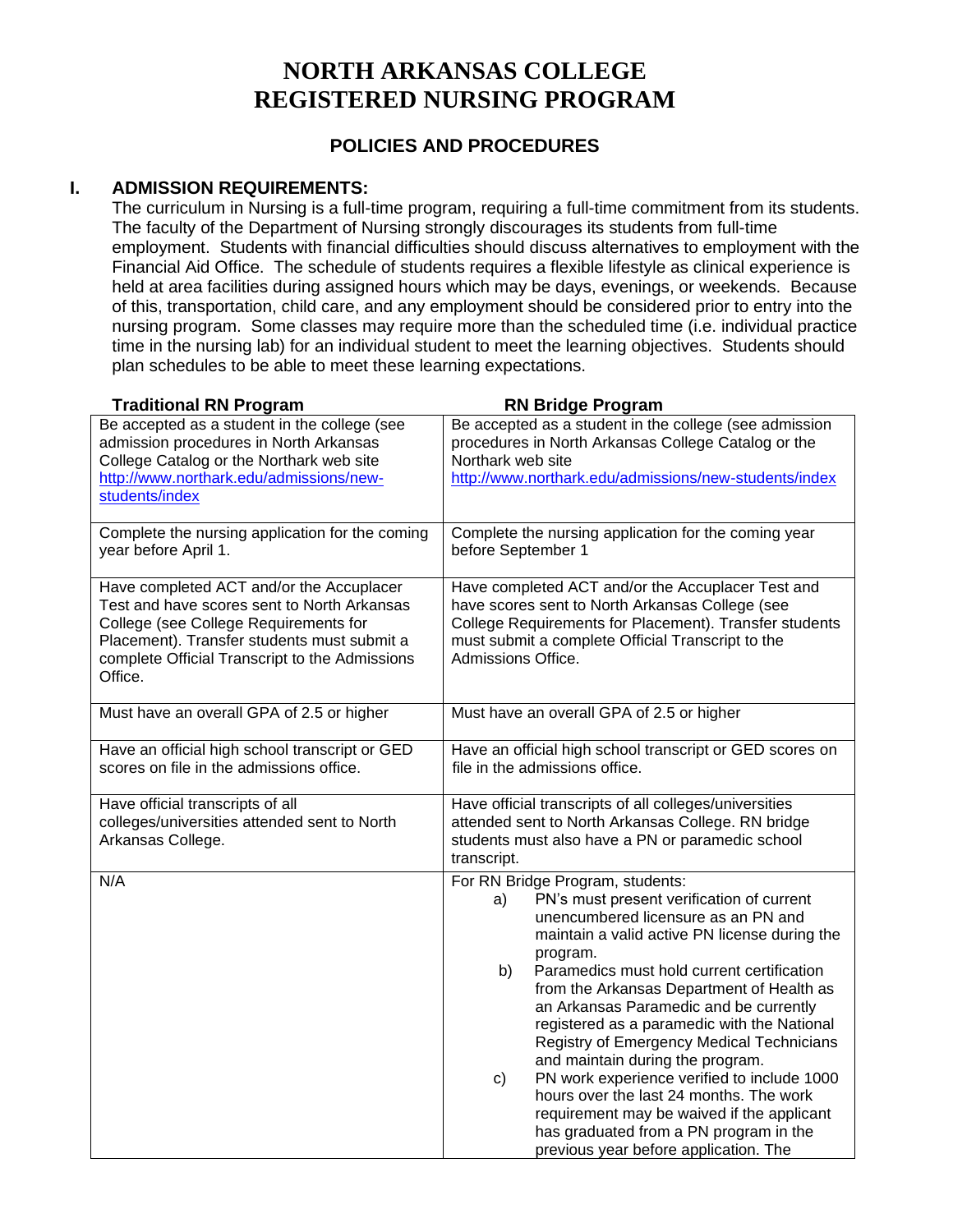|                                                                                                                                                                                                                                                       | applicant must obtain a letter of<br>recommendation from the PN Director.<br>Paramedics must have proof of active<br>d)<br>employment as a paramedic for a minimum<br>of 1,000 hours over the last 24 months.                                                              |
|-------------------------------------------------------------------------------------------------------------------------------------------------------------------------------------------------------------------------------------------------------|----------------------------------------------------------------------------------------------------------------------------------------------------------------------------------------------------------------------------------------------------------------------------|
| Have a minimum grade of "C" in each<br>prerequisite course to Nursing 1107 and in each<br>course completed that is in the Nursing Program<br>Degree Plan.                                                                                             | Have a minimum grade of "C" in each prerequisite<br>course to Nursing 2158 and in each course completed<br>that is in the Nursing Program Degree Plan.                                                                                                                     |
| Science courses must have been completed<br>within the last five years.                                                                                                                                                                               | Science courses must have been completed within the<br>last five years. The RN Director may waive the time<br>frame of 5 years for the science courses if the applicant<br>can demonstrate he/she has been practicing in an acute<br>care setting within the last 3 years. |
| Have submitted:<br>Two MMRs or a positive rubella titer for<br>antibodies                                                                                                                                                                             | Have submitted:<br>Two MMRs or a positive rubella titer for antibodies                                                                                                                                                                                                     |
| Immunizations required for clinical must be on<br>file by orientation to the program. (see<br>responsibilities upon acceptance)                                                                                                                       | Immunizations required for clinical must be on file by<br>orientation to the program. (see responsibilities upon<br>acceptance).                                                                                                                                           |
| The only exception is for medical reasons.                                                                                                                                                                                                            | The only exception is for medical reasons.                                                                                                                                                                                                                                 |
| Students who have been dismissed from<br>another health professions program for<br>academic integrity or behavior problems are<br>required to take ALDH Staying the Course for<br>Nursing and Allied Health, before being admitted<br>to the program. | Students who have been dismissed from another health<br>professions program for academic integrity or behavior<br>problems are required to take Northark First Year<br>Experience course, before being admitted to the<br>program.                                         |

### **II. ACCEPTANCE PROCESS:**

Admission to the nursing program is highly competitive. Only official transcripts submitted by the due date are evaluated. Acceptance into the program is based on data, and grades in the following:

Minimum of overall 2.5 GPA (This includes all transcripts, and is necessary for the  $A_{-}$ application to be considered.)

В. Points awarded for Grade Point Average of core curriculum (courses that are part of the degree plan):

 $4.0 - 3.5 = 50$  $3.4 - 3.0 = 40$  $2.9 - 2.5 = 30$ 

Points for completing General Education Courses:  $C_{\cdot}$ 

• Mathematics for Career & Technology Or

higher Math (3 credit hrs.)

- English Composition I
	- $A = 40$  $B = 20$  $C = 10$
- Introduction to Information Technology • General Psychology
- Developmental Psychology
- English Composition II
- Northark First Year Experience
- D. Points for completing Science Courses:
	- Anatomy & Physiology I
	- Anatomy & Physiology II
	- Microbiology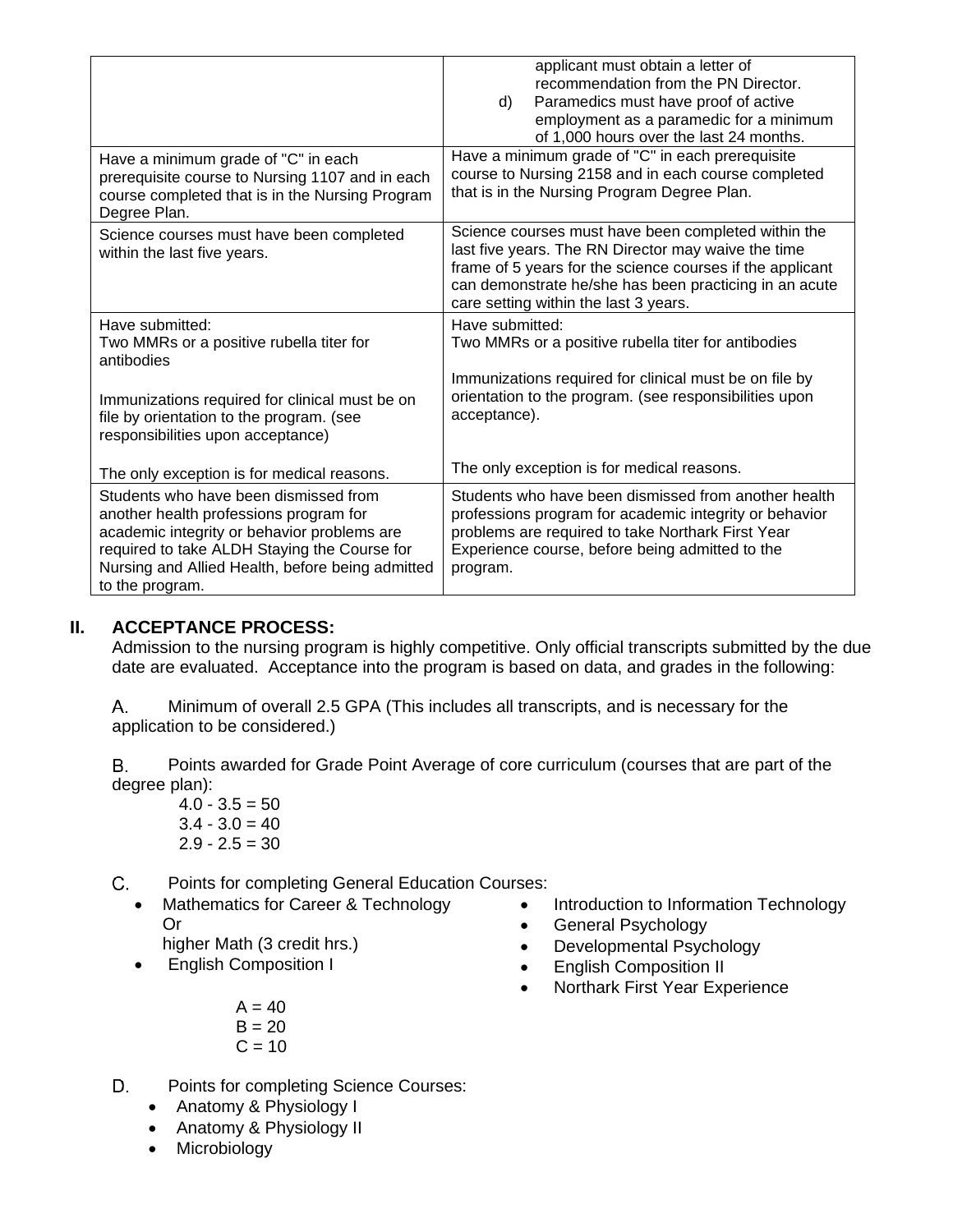- $A = 50$  60 if course taken at Northark
- $B = 30$  40 if course taken at Northark
- $C = 10$  20 if course taken at Northark
- E. Points for Boone County Residents = 5

All applicants will be ranked numerically and placed into available openings according to their rank.

\*\*\*\*Applicants who have taken or enrolled in a science course more than two times and have not earned a grade of C or better will be advised to consider application to other programs. Withdrawals are counted as an enrollment. A five-year time limit applies to the sciences. The RN Director may review applicant's grades for special admission consideration.

Meeting all criteria and submitting an application does not guarantee admission into the nursing program. The number of students admitted will vary according to resources available prior to registration.

Students must meet all admission requirements and resubmit a new application for admission to the nursing office to be considered for enrollment in the next class. The student will be subject to any revised standards and requirements in effect at the time of re-application or re-entry.

Students who are notified that they are on the alternate list but are not accepted must re-apply if they seek enrollment into nursing courses the next year. Alternate status does not mean that the student will be ranked higher for the next application period. Students must meet all admission requirements and resubmit a new application for admission to the nursing office to be considered for enrollment in the next class. The student will be subject to any revised standards and requirements in effect at the time of re-application. Alternate students should seek the advice from a counselor or the director of the nursing program in regards to improving their chances of acceptance.

Students who withdraw from Nursing 1107 or Nursing 2158 for any reason must again meet eligibility requirements and reapply for admission.

#### **Falsification of any information in the application process may result in dismissal from the program.**

**\*Non-English-speaking students shall meet the same admission criteria as other students and pass an English proficiency exam.**

### **III. RESPONSIBILITIES UPON ACCEPTANCE**

Once offered a position in the nursing program, the student is responsible for:

- returning completed RN Health Statement, and Technical Standards as acceptance, see Α. appendix B. Failure to meet the Health & Technical Standards or provide immunizations will result in forfeiture of admission.
- **B.** ensuring immunizations are current for the duration of the program. Students who are not in compliance with these requirements, will be unable to meet clinical requirements and will be dropped from any nursing course. The following must be submitted before orientation:
	- **Hepatitis B** -- consists of 3 injections over a 6-month time period or laboratory result verifying immunity, Hepatitis B Surface antibody. Two of the 3 injections must be completed prior to the first day of clinical. Arrangements for the first injection must be made immediately and followed with the second one month after the first injection. The third injection of the series must be given 6 months after the first injection. Continuation in the program is contingent on providing proof of the third injection.
	- **Tdap** The Tetanus, Diphtheria, Pertussis (Tdap) immunization is needed every 10 years to remain protected.
	- **TB** Two negative TB test (within the last year) must be on record. The TB test must remain current throughout the program. If a negative TB test cannot be provided, a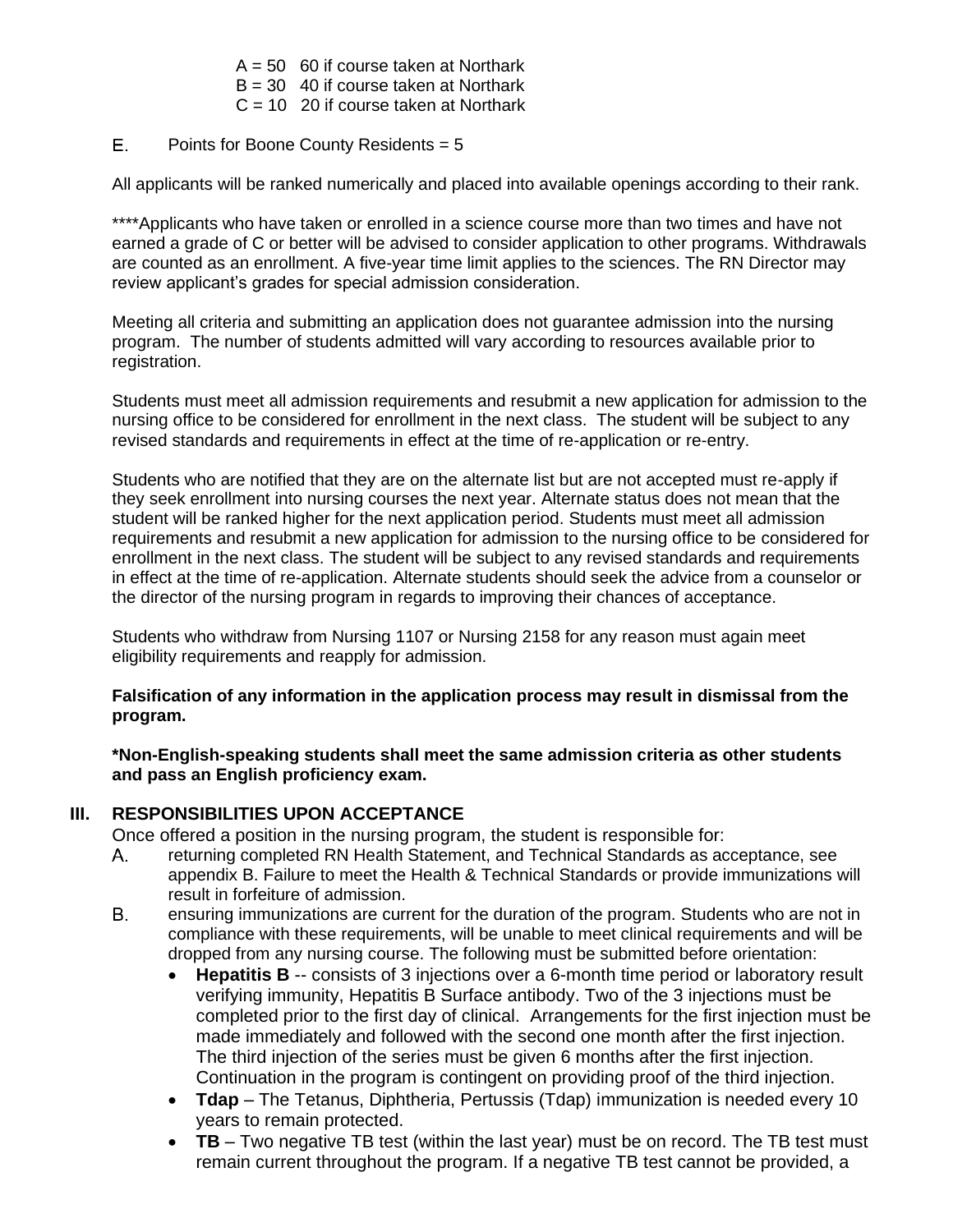certificate of health or physicians statement that the student is disease free must be provided yearly to the nursing program. Traditional RN students most recent TB must be valid through May, Bridge RN students most recent TB must be valid through December.

- **Varicella** verification of 2 injections must be provided or laboratory result verifying immunity, Varicella Zoster IgG antibody.
- **Influenza** vaccination is required for all clinical sites. Traditional RN students will receive after starting the program. RN Bridge students must submit proof before orientation.
- **CPR** -- provide current documentation of certification in cardiopulmonary resuscitation (CPR) "HeartCode Basic Life Support" from the American Heart Association. Students must maintain certification throughout the program. If the current certification expires prior graduation, then a new certification is required before the start of the program.
- $C_{-}$ agreeing to complete a 10 Panel UA Drug Screen. The date and time of the drug screen will be announced once the initial nursing semester has started. The drug screen may be administered at any time, without warning to the student. A student taking any prescription drug that will or may show up in a drug screen must be able to produce a valid drug prescription in their name. If the screen comes back positive or if the student refuses a drug screen, the student forfeits their place in the program. Students unable to void after 3 hours will be considered a refusal and will be dismissed form the program.
- D. agreeing to a criminal background check prior to clinical experience. The Nursing and Health Professions students are required to undergo Criminal Background Checks prior to participating in any assigned clinical experiences. Details for background checks will be given during orientation. North Arkansas College has entered into an arrangement with Verified Credentials to provide this service to all nursing students and includes screening searches of: County court records, FACIS 1 (OIG, GSA, & other federal sources). ID Trace Pro (current/previous addresses, SSN valid/deceased, aliases, high risk fraud alert), National Criminal Database. National Sex Offender Public Registry.
- E. If for any reason (Criminal Background, previous employment, etc.) a clinical site will not allow the student to attend clinical, then the student will not be able to fulfill the clinical requirements the program and will be dismissed from the program.

## **IV. CRIMINAL BACKGROUND CHECK**

Students should be aware that all persons seeking initial licensure as a nurse are required to undergo a federal and state criminal background check which requires fingerprinting. The practice of Nursing is regulated by the Arkansas State Board of Nursing, which has the mission to protect the public and act as a public advocate. The Board outlines the conditions in which a newly graduated RN student may apply for an Arkansas license. Even though students may complete a program of study in an RN degree program, this is not a guarantee that the student will be allowed to test or receive a license. All persons seeking initial licensure as a nurse in Arkansas are required to undergo a federal and Arkansas criminal background check. If an applicant has been convicted, pleaded guilty, or nolo contendere to any offense listed in Nurse Practice Act Subchapter 3 17-87-312, he/she is not eligible for Arkansas licensure. Nurse Practice Act Subchapter 3 17-87-312 provides opportunity to request a waiver of eligibility criteria related to a criminal background in certain circumstances (Act 17-87-312 follows). If you need additional information, contact the RN Program Director. If the student is seeking licensure in another state besides Arkansas, the student should contact the State Board of Nursing in which the student is applying for licensure.

If the student has plead guilty or been convicted of a crime, the student must notify the Director of Nursing at the time of application. This is necessary even if the student's criminal record has been expunged.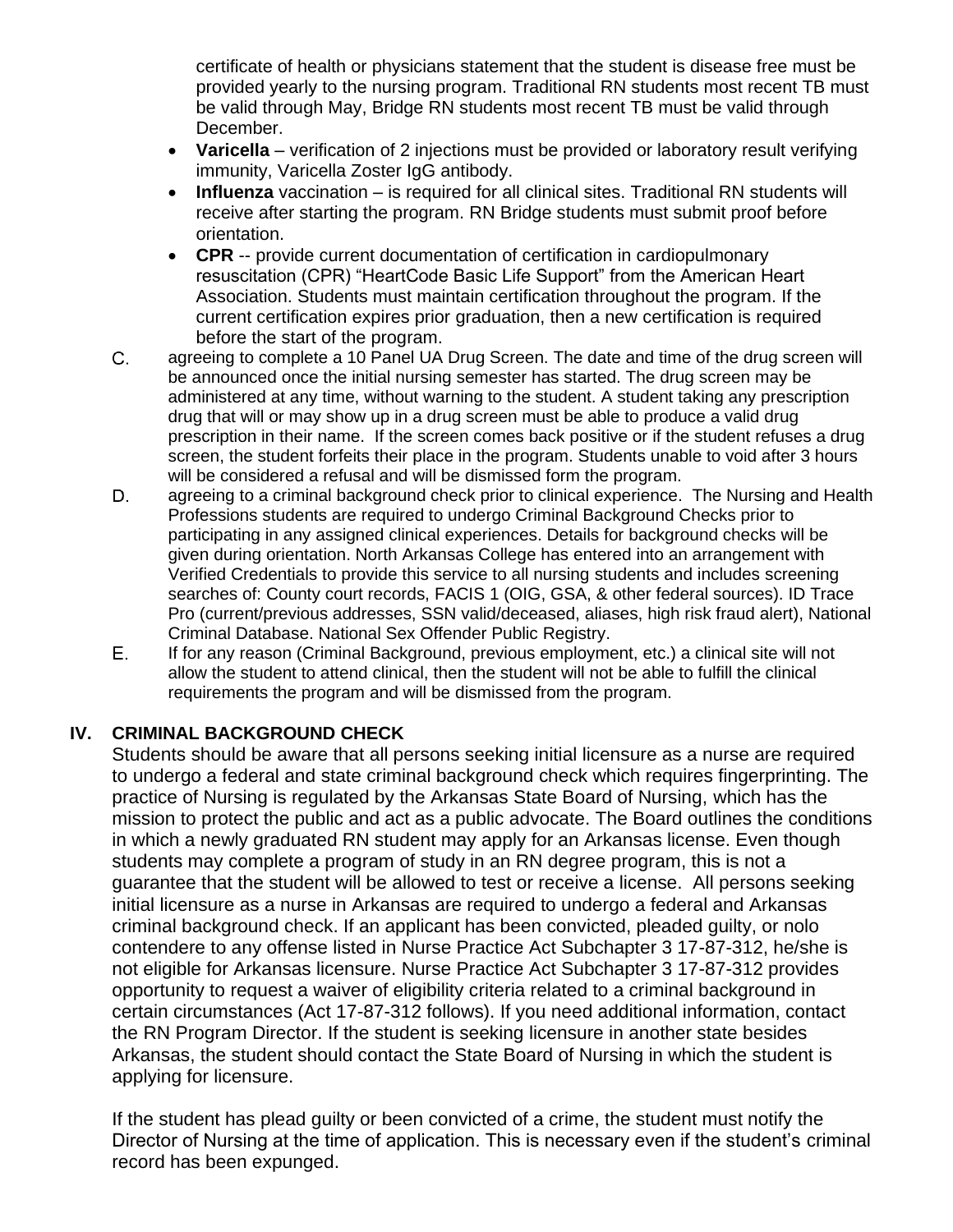|     |     |     | 17-87-312 Criminal background checks                                                                                                                                                                                                                                                           |
|-----|-----|-----|------------------------------------------------------------------------------------------------------------------------------------------------------------------------------------------------------------------------------------------------------------------------------------------------|
| (a) | (1) |     | Each first-time applicant for a license issued by the Arkansas State Board of Nursing<br>shall apply to the Identification Bureau of the Department of Arkansas State Police for a<br>state and national criminal background check, to be conducted by the Federal Bureau of<br>Investigation. |
|     | (2) |     | At the time a person applies to an Arkansas nursing educational program, the program<br>shall notify the applicant in writing of the provisions and requirements of this section.                                                                                                              |
| (b) |     |     | The check shall conform to the applicable federal standards and shall include the taking<br>of fingerprints.                                                                                                                                                                                   |
| (c) |     |     | The applicant shall sign a release of information to the board and shall be responsible to<br>the Department of Arkansas State Police for the payment of any fee associated with the<br>criminal background check.                                                                             |
| (d) |     |     | Upon completion of the criminal background check, the Identification Bureau of the<br>Department of Arkansas State Police shall forward to the board all releasable information<br>obtained concerning the applicant.                                                                          |
| (e) |     |     | For purposes of this section, the board shall follow the licensing restrictions based on<br>criminal records under § 17-3-102.                                                                                                                                                                 |
| (f) | (1) |     | The board may issue a nonrenewable temporary permit for licensure to a first-time<br>applicant pending the results of the criminal background check.                                                                                                                                           |
|     | (2) |     | The permit shall be valid for no more than six (6) months.                                                                                                                                                                                                                                     |
| (g) | (1) |     | Any information received by the board from the Identification Bureau of the Division of<br>Arkansas State Police under this section shall not be available for examination except<br>by:                                                                                                       |
|     |     | (A) | The affected applicant for licensure or his or her authorized representative; or                                                                                                                                                                                                               |
|     |     | (B) | The person whose license is subject to revocation or his or her authorized representative.                                                                                                                                                                                                     |
|     | (2) |     | No record, file, or document shall be removed from the custody of the Division of<br>Arkansas State Police.                                                                                                                                                                                    |
| (h) |     |     | Any information made available to the affected applicant for licensure or the person<br>whose license is subject to revocation shall be information pertaining to that person only.                                                                                                            |
| (i) |     |     | Rights of privilege and confidentiality established in this section shall not extend to any<br>document created for purposes other than this background check.                                                                                                                                 |
| (j) |     |     | The board shall adopt the necessary rules to fully implement the provisions of this section                                                                                                                                                                                                    |
| (k) | (1) |     | The board may participate at the state and federal level in programs that provide<br>notification of an arrest subsequent to an initial background check that is conducted<br>through available governmental systems.                                                                          |
|     | (2) |     | The board may submit an applicant's fingerprints to the federal Next Generation<br>Identification system.                                                                                                                                                                                      |
|     | (3) |     | The fingerprints may be searched by future submissions to the Next Generation<br>Identification system, including latent fingerprint searches                                                                                                                                                  |
|     | (4) |     | An applicant enrolled in the Next Generation Identification system is not required to re-<br>fingerprint when a subsequent request for a state or federal criminal history background<br>check is required if:                                                                                 |
|     |     | (A) | A legible set of the applicant's fingerprints is obtained when the applicant enrolls in the<br>Next Generation Identification system; and                                                                                                                                                      |
|     |     | (B) | The applicant is subject to the Rap Back service of the Next Generation Identification<br>system.                                                                                                                                                                                              |
| (1) |     |     | The Identification Bureau of the Division of Arkansas State Police and the Federal<br>Bureau of Investigation may maintain fingerprints in the Integrated Automated<br>Fingerprint Identification System.                                                                                      |
|     |     |     |                                                                                                                                                                                                                                                                                                |
|     |     |     | 17-3-102. Licensing restrictions based on criminal records.                                                                                                                                                                                                                                    |
| (a) |     |     | An individual is not eligible to receive or hold a license issued by a licensing entity if that<br>individual has pleaded guilty or nolo contendere to or been found guilty of any of the                                                                                                      |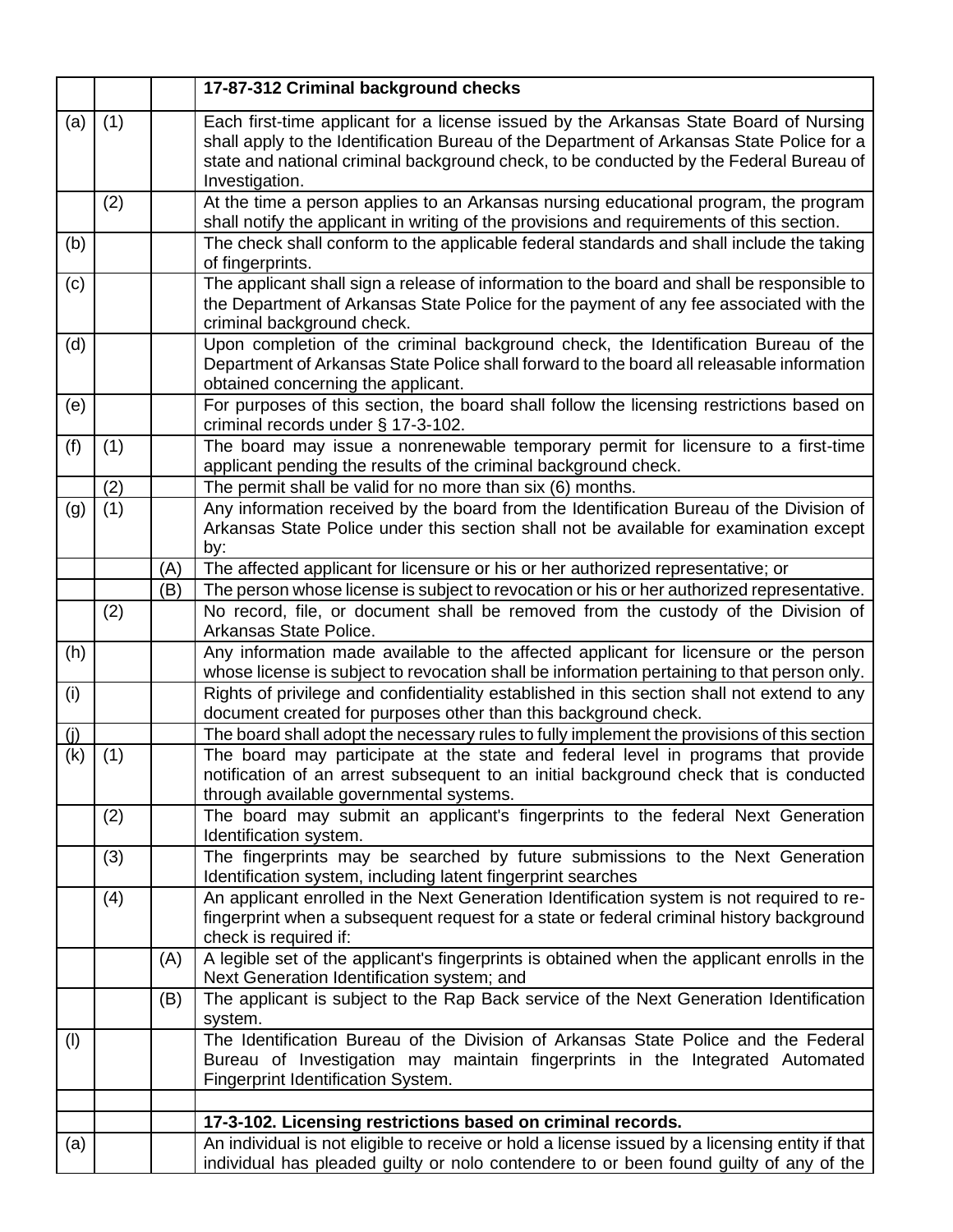|      | following offenses by any court in the State of Arkansas or of any similar offense by a                                                                                           |
|------|-----------------------------------------------------------------------------------------------------------------------------------------------------------------------------------|
|      | court in another state or of any similar offense by a federal court, unless the conviction                                                                                        |
|      | was lawfully sealed under the Comprehensive Criminal Record Sealing Act of 2013, §                                                                                                |
|      | 16-90-1401 et seq., or otherwise previously sealed, pardoned or expunged under prior<br>law:                                                                                      |
| (1)  | Capital murder as prohibited in § 5-10-101;                                                                                                                                       |
| (2)  | Murder in the first degree and second degree as prohibited in §§ 5-10-102 and 5-10-103;                                                                                           |
| (3)  | Manslaughter as prohibited in § 5-10-104;                                                                                                                                         |
| (4)  | Negligent homicide as prohibited in § 5-10-105;                                                                                                                                   |
| (5)  | Kidnapping as prohibited in § 5-11-102;                                                                                                                                           |
| (6)  | False imprisonment in the first degree as prohibited in § 5-11-103;                                                                                                               |
| (7)  | Permanent detention or restraint as prohibited in § 5-11-106;                                                                                                                     |
| (8)  | Robbery as prohibited in § 5-12-102;                                                                                                                                              |
| (9)  | Aggravated robbery as prohibited in § 5-12-103;                                                                                                                                   |
| (10) | Battery in the first degree as prohibited in $\S$ 5-13-201;                                                                                                                       |
| (11) | Aggravated assault as prohibited in § 5-13-204;                                                                                                                                   |
| (12) | Introduction of controlled substance into the body of another person as prohibited in § 5-                                                                                        |
|      | 13-210;                                                                                                                                                                           |
| (13) | Aggravated assault upon a law enforcement officer or an employee of a correctional                                                                                                |
|      | facility, § 5-13-211, if a Class Y felony;                                                                                                                                        |
| (14) | Terroristic threatening in the first degree as prohibited in § 5-13-301;                                                                                                          |
| (15) | Rape as prohibited in §§ 5-14-103;                                                                                                                                                |
| (16) | Sexual indecency with a child as prohibited in § 5-14-110;                                                                                                                        |
| (17) | Sexual extortion as prohibited in, § 5-14-113;                                                                                                                                    |
| (18) | Sexual assault in the first degree, second degree, third degree, and fourth degree as                                                                                             |
|      | prohibited in §§ 5-14-124 - 5-14-127;                                                                                                                                             |
| (19) | Incest as prohibited in § 5-26-202;                                                                                                                                               |
| (20) | Felony offenses against the family as prohibited in §§ 5-26-303 -- 5-26-306;                                                                                                      |
| (21) | Endangering the welfare of an incompetent person in the first degree as prohibited in §                                                                                           |
|      | $5 - 27 - 201$ ;                                                                                                                                                                  |
| (22) | Endangering the welfare of a minor in the first degree as prohibited in § 5-27-205                                                                                                |
| (23) | Permitting abuse of a child as prohibited in § 5-27-221                                                                                                                           |
| (22) | Engaging children in sexually explicit conduct for use in visual or print media,                                                                                                  |
|      | transportation of minors for prohibited sexual conduct, pandering or possessing visual or                                                                                         |
|      | print medium depicting sexually explicit conduct involving a child, or use of a child or                                                                                          |
|      | consent to use of a child in a sexual performance by producing, directing, or promoting<br>a sexual performance by a child as prohibited in §§ 5-27-303 - 5-27-305, 5-27-402, and |
|      | 5-27-403;                                                                                                                                                                         |
| (23) | Permitting abuse of a minor as prohibited in § 5-27-221(a);                                                                                                                       |
| (24) | Engaging children in sexually explicit conduct for use in visual or print media,                                                                                                  |
|      | transportation of minors for prohibited sexual conduct, pandering or possessing visual or                                                                                         |
|      | print medium depicting sexually explicit conduct involving a child, or use of a child or                                                                                          |
|      | consent to use of a child in a sexual performance by producing, directing, or promoting                                                                                           |
|      | a sexual performance by a child as prohibited in §§ 5-27-303 -- 5-27-305, 5-27-402, and                                                                                           |
|      | 5-27-403;                                                                                                                                                                         |
| (25) | Computer child pornography as prohibited in § 5-27-603;                                                                                                                           |
| (26) | Computer exploitation of a child in the first degree as prohibited in § 5-27-605;                                                                                                 |
| (27) | Felony adult abuse as prohibited in § 5-28-103;                                                                                                                                   |
| (28) | Felony theft of property as prohibited in § 5-36-103;                                                                                                                             |
| (29) | Felony theft by receiving as prohibited in $\S$ 5-36-106;                                                                                                                         |
| (30) | Arson as prohibited in § 5-38-301;                                                                                                                                                |
| (31) | Burglary as prohibited in § 5-39-201;                                                                                                                                             |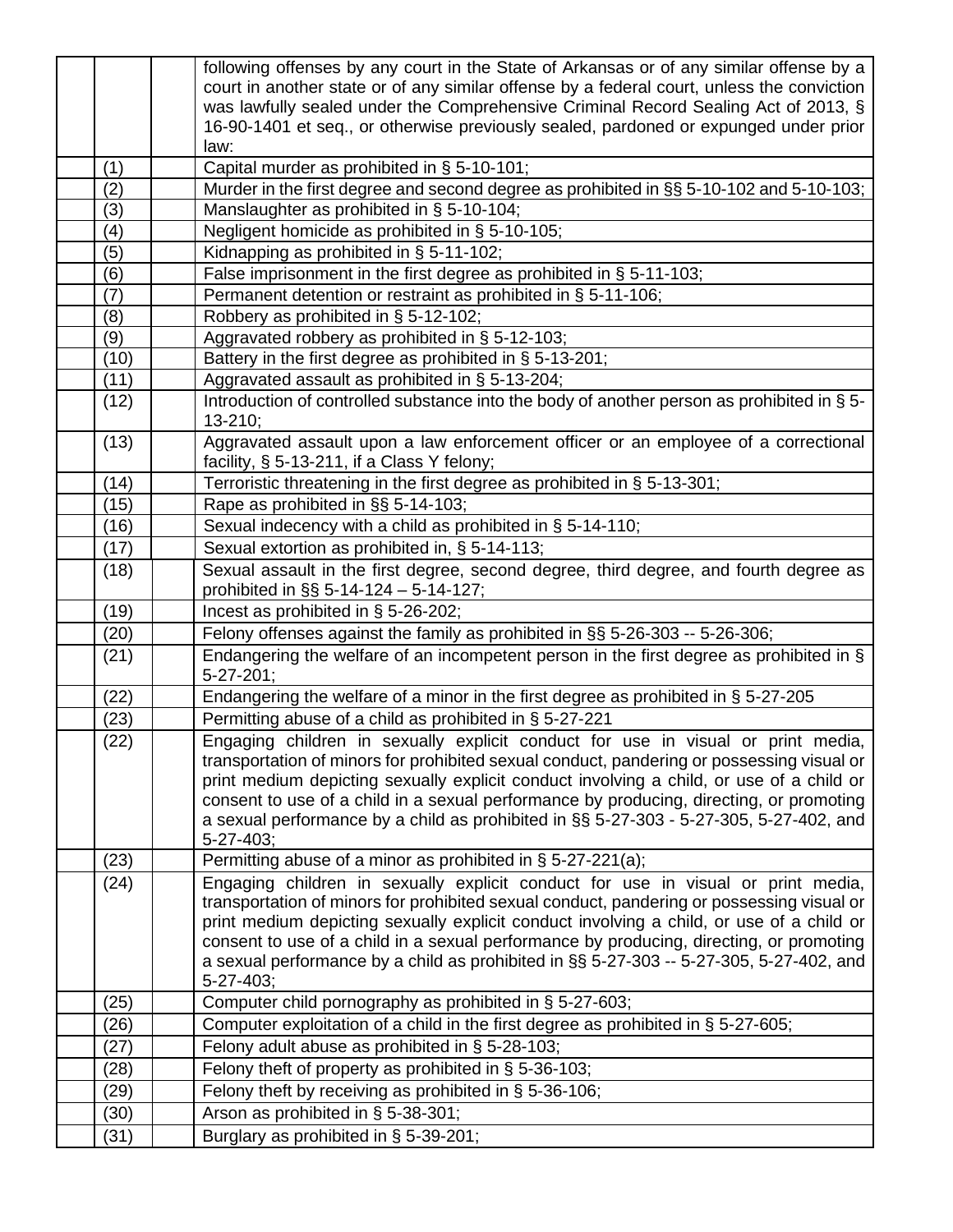|     | (32) |     | Felony violation of the Uniform Controlled Substances Act, §§ 5-64-101 -- 5-64-510, as                                           |
|-----|------|-----|----------------------------------------------------------------------------------------------------------------------------------|
|     |      |     | prohibited in the former § 5-64-401 and §§ 5-64-419 -- 5-64-442;                                                                 |
|     | (33) |     | Promotion of prostitution in the first degree as prohibited in § 5-70-104;                                                       |
|     | (34) |     | Stalking as prohibited in § 5-71-229;                                                                                            |
|     | (35) |     | Criminal attempt, criminal complicity, criminal solicitation, or criminal conspiracy as                                          |
|     |      |     | prohibited in §§ 5-3-201, 5-3-202, 5-3-301, and 5-3-401, to commit any of the offenses                                           |
|     |      |     | listed in this subsection; and                                                                                                   |
|     | (36) |     | All other crimes referenced in this title.                                                                                       |
| (b) | (1)  |     | If an individual has been convicted of a crime listed in subsection (a) of this section, a                                       |
|     |      |     | licensing entity may waive disqualification or revocation of a license based on the                                              |
|     |      |     | conviction if a request for a waiver is made by:                                                                                 |
|     |      | (A) | An affected applicant for a license; or                                                                                          |
|     |      | (B) | The individual holding a license subject to revocation.                                                                          |
|     | (2)  |     | A basis upon which a waiver may be granted includes without limitation:                                                          |
|     |      | (A) | The age at which the crime was committed;                                                                                        |
|     |      | (B) | The circumstances surrounding the crime;                                                                                         |
|     |      | (C) | The length of time since the offense was committed;                                                                              |
|     |      | (D) | Subsequent work history; since the offense was committed;                                                                        |
|     |      | (E) | Employment references since the offense was committed;                                                                           |
|     |      | (F) | Character references since the offense was committed;                                                                            |
|     |      | (G) | Relevance of the offense to the occupational license; and                                                                        |
|     |      | (H) | Other evidence demonstrating that licensure of the applicant does not pose a threat to                                           |
|     |      |     | the health or safety of the public.                                                                                              |
| (c) |      |     | If an individual has a valid criminal conviction for an offense that could disqualify the                                        |
|     |      |     | individual from receiving a license, the disqualification shall not be considered for more                                       |
|     |      |     | than five (5) years from the date of conviction or incarceration or on which probation                                           |
|     |      |     | ends, whichever date is the latest, if the individual:                                                                           |
|     | (1)  |     | Was not convicted for committing a violent or sexual offense; and                                                                |
|     | (2)  |     | Has not been convicted of any other offense during the five-year disqualification<br>period.                                     |
| (d) |      |     | A licensing entity shall not, as a basis upon which a license may be granted or denied:                                          |
|     | (1)  |     | Use vague or generic terms, including without limitation the phrase "moral turpitude"                                            |
|     |      |     | and "good character"; or                                                                                                         |
|     | (2)  |     | Consider arrests without a subsequent conviction.                                                                                |
| (e) |      |     | Due to the serious nature of the offenses, the following shall result in permanent                                               |
|     |      |     | disqualification:                                                                                                                |
|     | (1)  |     | Capital murder as prohibited in § 5-10-101;                                                                                      |
|     | (2)  |     | Murder in the first degree as prohibited in § 5-10-102 and murder in the second degree                                           |
|     |      |     | as prohibited in $\S$ 5-10-103;                                                                                                  |
|     | (3)  |     | Kidnapping as prohibited in § 5-11-102;                                                                                          |
|     | (4)  |     | Aggravated assault upon a law enforcement officer or an employee of a correctional<br>facility, § 5-13-211, if a Class Y felony; |
|     | (5)  |     | Rape as prohibited in § 5-14-103;                                                                                                |
|     | (6)  |     | Sexual extortion as prohibited in, § 5-14-113;                                                                                   |
|     | (7)  |     | Sexual assault in the first degree as prohibited in § 5-14-124 and sexual assault in the                                         |
|     |      |     | second degree as prohibited in § 5-14-125;                                                                                       |
|     | (8)  |     | Incest as prohibited in § 5-26-202;                                                                                              |
|     | (9)  |     | Endangering the welfare of an incompetent person in the first degree as prohibited in §                                          |
|     |      |     | $5-27-201$ ;                                                                                                                     |
|     | (10) |     | Endangering the welfare of a minor in the first degree as prohibited in § 5-27-205;                                              |
|     | (11) |     | Adult abuse that constitutes a felony as prohibited in § 5-28-103; and                                                           |
|     | (12) |     | Arson as prohibited in § 5-38-301.                                                                                               |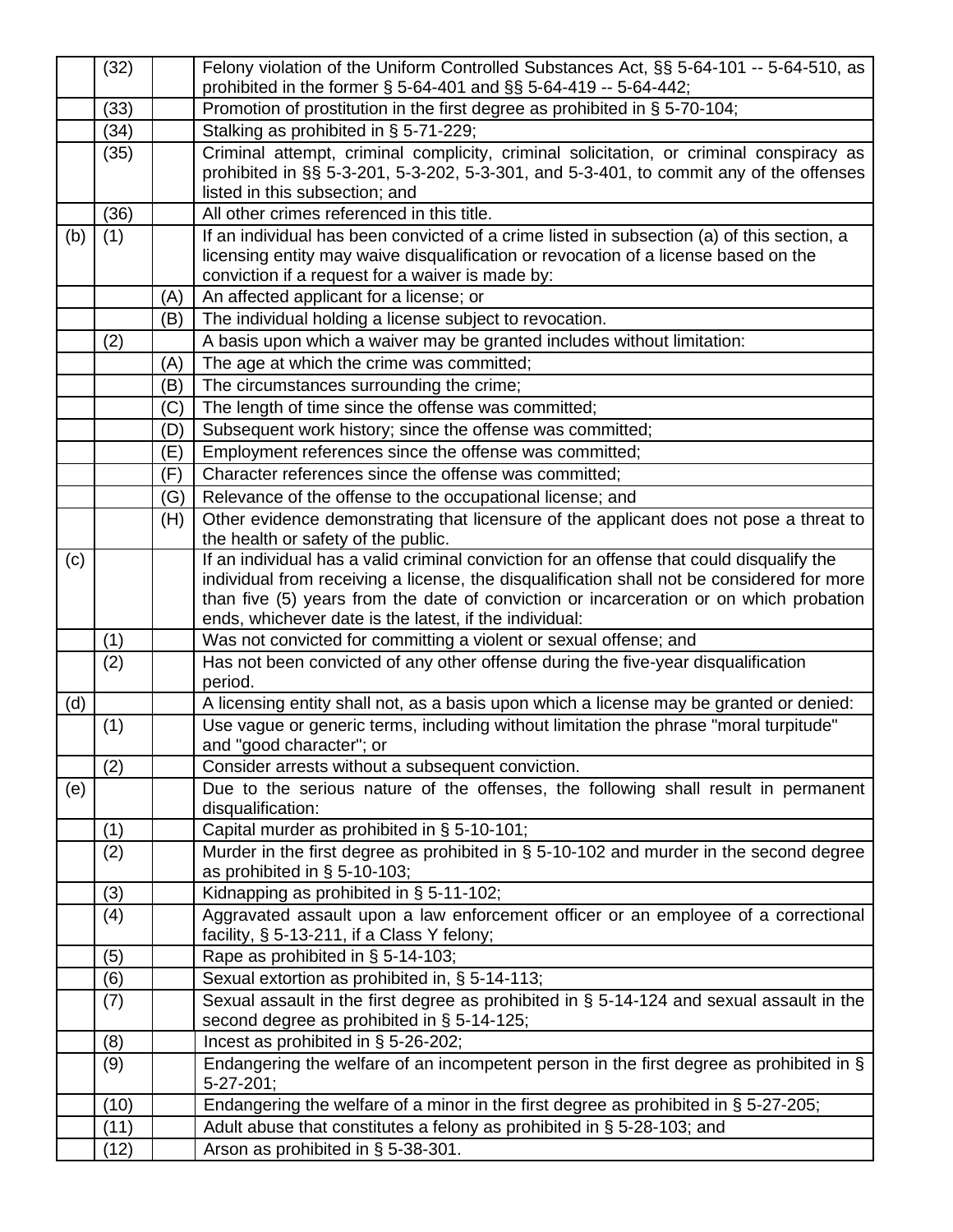| (f) | This chapter does not preclude a licensing entity from taking emergency action against<br>a licensee as authorized under § 25-15-211 for the sake of public health, safety, or<br>welfare |
|-----|-------------------------------------------------------------------------------------------------------------------------------------------------------------------------------------------|
| (g) | The permanent disqualification for an offense listed in subsection (e) of this section does<br>not apply to an individual who holds a valid license on the effective date of this chapter |

#### **V. READMISSION**

Re-admission to the nursing program is not automatic and all initial admission criteria applies. Students can be readmitted to the program providing:  $A_{-}$ 

- 1. reentry allows for completion within 5 years from start
- 2. the student must repeat all co-requisite nursing courses of the semester they withdrew from to ensure preparation for taking the NCLEX-RN exam.
- 3. there is available space in the next class.
- 4. student submits a letter of desire to the RN Director in writing (paper or e-mail) at least 3 months prior to the semester being re-applied
- 5. student passes the re-entry exam with 79% or higher
- 6. student performs clinical skills test applicable to the content. After planned practice in the simulation lab the student must pass the skills test on the first try.
- 7. must have a 2.5 overall grade point average.
- 8. the student is accountable for changes in the degree requirements at the time of readmission.
- 9. the student must meet all academic, professional, and health requirements in effect at the time of readmission.
- 10. Students who have been dismissed for academic integrity or behavior problems are required to take Northark FYE Course before being readmitted.
- **B.** Students unable to return within 5-year completion OR students who did not successfully complete the first semester, will need to re-apply, go through the selection process and take the entire nursing curriculum. The applicants who have previously been admitted to the RN program and failed will be placed on the alternate list for the RN and RN Bridge programs (NURS 1107 & NURS 2158).
- $C_{-}$ Students are allowed one (1) readmission into the program. This applies whether the student withdrew previously in good standing, not in good standing, or not successfully completing a semester.
- D. If a student receives an unacceptable grade (D or below) in a nursing course or withdraws without completing the course work, that student may reapply to the program for the acceptable point of re-entry or reapply to NURS 1107 Fundamentals of Nursing or NURS 2158 Nursing Process I. Example – if the student is enrolled in Medical Surgical Nursing I and is unsuccessful then they may re-apply to the course one time or re-apply to the program again.

### **VI. TRANSFER**

A transfer student is defined as one who has successfully completed one or more nursing courses at another college with at least a letter grade of C. Applicants who have not been successful in another nursing program are not eligible for transfer into upper level nursing courses. They may apply for admission to NURS 1107 or NURS 2158. Transfer students must pass the entrance exam with a 79% or higher; and skill test commensurate with the level of entry that they are applying to. After planned practice in the simulation lab the student must pass the skills test on the first try. Transfer students must meet all of the admission criteria and will be considered on an individual basis by the director of nursing after review of transcripts. Placement is based on available space. A letter of reference must be received from the Director of the Nursing program in which an applicant has been attending. The reference form will be sent directly to the RN Program Director. This applies to any health profession program that a student has attended in the past. If the applicant does not receive a positive reference from the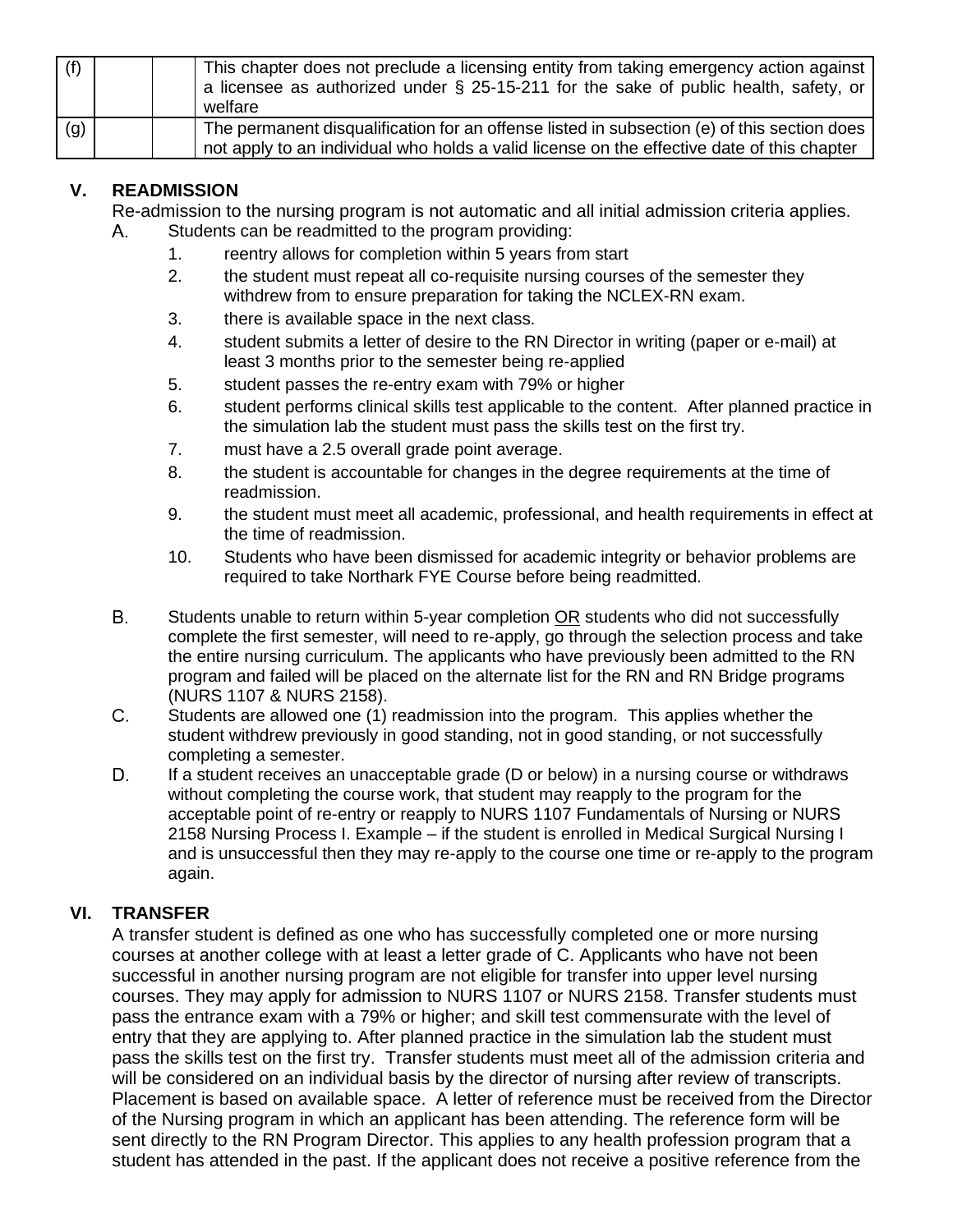previous nursing or health profession program then they will not be considered for a position in the Northark RN Program. Each applicant's status will be reviewed by the RN Program Director and advised for possible entry or transfer into the program.

#### **VII. CLINICAL FACILITIES**

The nursing student is required to spend a predetermined number of hours in the clinical setting. Clinical rotations may include skills labs on campus, various area hospitals, simulation in the campus Health Education Simulation Center, physician's offices, mental health agencies, nursing homes, community health settings, etc. Students may have clinical assignments in Boone, Carroll, Baxter or Newton counties in Arkansas and Taney County, Missouri and in other areas within driving distance of Harrison, Arkansas.

The student, upon admission to the program, must be available to attend any of the nursing course's scheduled clinical days and/or clinical sites. This may include evening shift or weekend experiences. Transportation to these facilities is the student's responsibility and students must have access to a safe, reliable motor vehicle during their clinical studies. Travel arrangements, living accommodations, meals, and similar expenses that are associated with clinical assignments are the responsibility of the individual student.

Current acute care clinical facilities include:

| North Arkansas Regional Medical Center. Harrison, Arkansas |  |
|------------------------------------------------------------|--|
|                                                            |  |

Due to unforeseen circumstances, it is at times necessary for students to change to another clinical site other than the one which was originally scheduled. The RN Program reserves to right to schedule clinical experiences as they become available in area hospitals or other area facilities. The RN Program will communicate with students as early as possible regarding clinical changes.

#### **VIII. ADA (AMERICANS WITH DISABILITIES ACT) STATEMENT**

North Arkansas College complies with Section 504 of the Rehabilitation Act of 1973 and the Americans with Disabilities Act of 1990. Students with disabilities who need special accommodations should make their requests through Disability Services.

Students with documented disabilities who are applying for admission to North Arkansas College Nursing and Health Professions Programs will be welcome according to the guidelines of the Americans with Disabilities Act (ADA) of 1990. Reasonable accommodations will be made for students who are disabled, but who have the abilities to assume the role of the professional nurse. These abilities include verbal and written communication, critical thinking, nursing assessment of physical and psychosocial health status of patients, and performance of nursing procedures including cardiopulmonary resuscitation. Students with disabilities will be evaluated on an individual basis by the faculty of the Department of Nursing as to their potential for success in a career in professional nursing after admission to the program.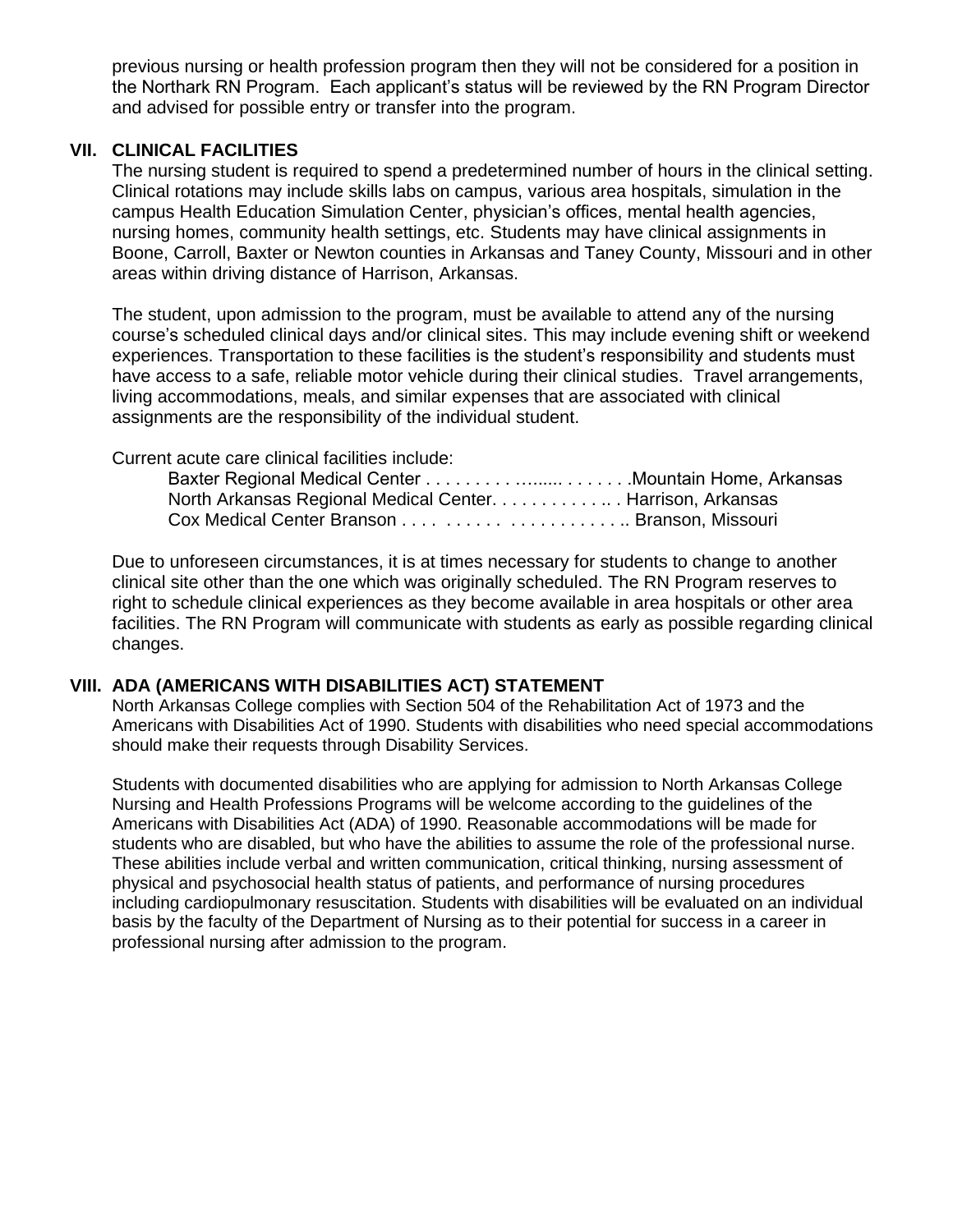#### **IX. TECHNICAL STANDARDS**

The provision of safe patient care necessitates the student's ability to respond to multiple sensory and environmental cues. It is essential that the student be able to read, understand, and apply the information in nursing textbooks and clinical records. It is essential that the student be able to effectively communicate with patients, families, and peers. The student must be able to tolerate stressful and physically taxing workloads. The student may be exposed to communicable or infectious disease, hazardous materials, and injury from performance of assigned duties.

| Communication                  | Communicate effectively, both orally and in writing, using appropriate<br>grammar, vocabulary, spelling and word usage with patients, families, co-<br>workers. |
|--------------------------------|-----------------------------------------------------------------------------------------------------------------------------------------------------------------|
|                                | Perform mathematical calculation for medication preparation and<br>administration.                                                                              |
|                                | Demonstrate basic computer/information technology skills.                                                                                                       |
|                                | Must be able to demonstrate the ability to complete assignments within an<br>allotted timeframe.                                                                |
| Vision                         | Perform close and distance visual activities involving objects, people, and<br>paperwork, as well as discriminate depth and color perception.                   |
| Hearing                        | Respond and react immediately to auditory instruction, request, and/or monitor<br>equipment; perform auditory auscultation without auditory impediment.         |
| <b>Motor Skills</b>            | Lift and transfer patients up to 6 inches from a stooped position, then push or<br>pull the weight up to 3 feet.                                                |
|                                | Lift and transfer patients from a stooped to an upright position to accomplish<br>bed-to-chair and chair-to-bed transfers.                                      |
|                                | Work in a standing position and walk frequently.                                                                                                                |
|                                | Apply up to 10 pounds of pressure to bleeding sites, or in performing CPR.                                                                                      |
| Psychological<br><b>Skills</b> | Perform up to twelve-hours in a clinical/laboratory setting.                                                                                                    |
|                                | Be able to tolerate various odors.                                                                                                                              |
|                                | Discriminate between sharp/dull and hot/cold when using hands.                                                                                                  |
|                                | Must be able to use critical thinking skills to interpret and evaluate patient data.                                                                            |
|                                | Make safe decisions under stressful situations.                                                                                                                 |
|                                | Perform effectively and professionally in a stressful environment/situation.                                                                                    |
|                                | Work well with others.                                                                                                                                          |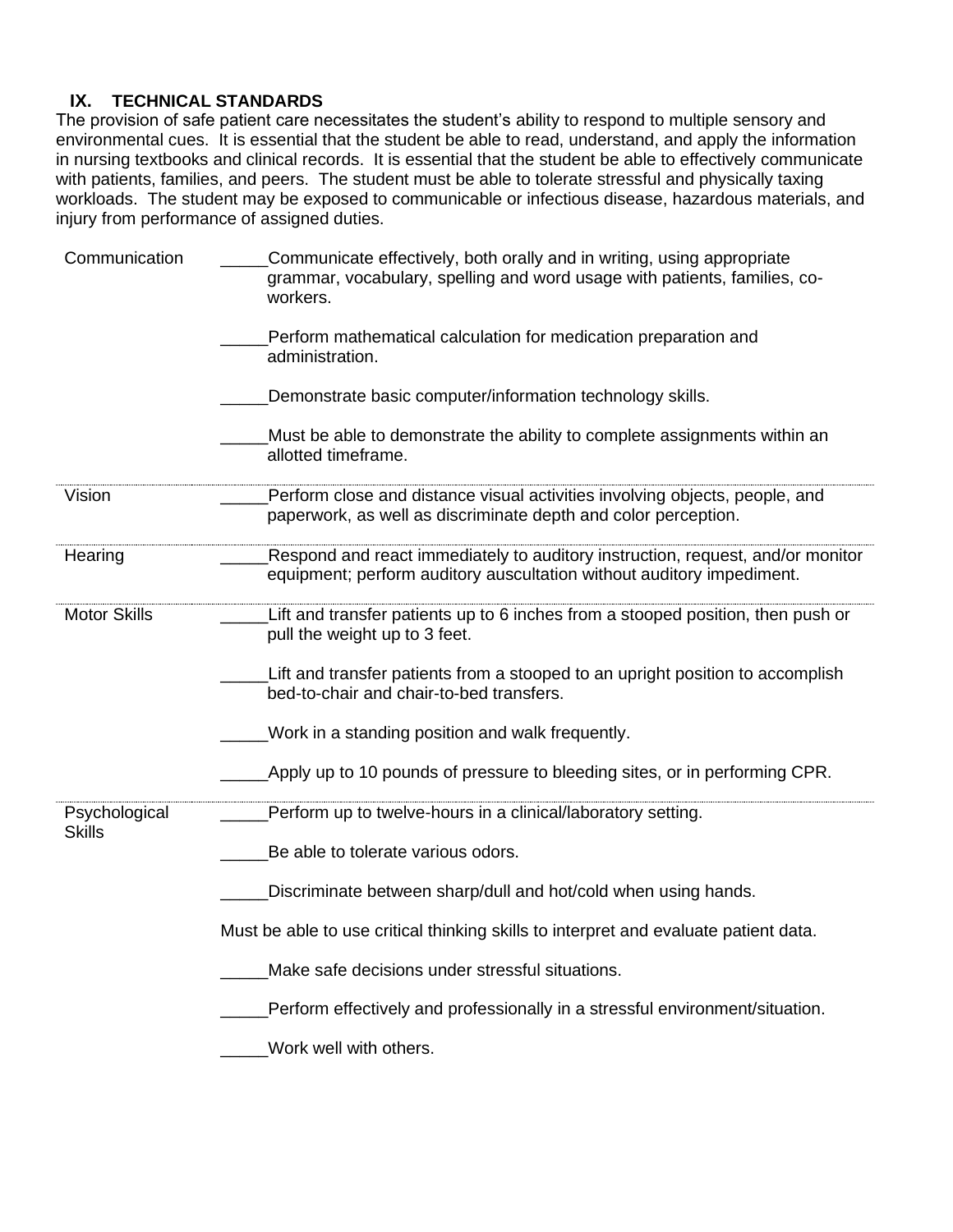## **North Arkansas College Registered Nurse Estimated Program Cost Analysis**

## **Prerequisites & General Education Requirements**

| <b>Spring Semester</b>                                           |       |
|------------------------------------------------------------------|-------|
| Tuition (13 hours)                                               |       |
|                                                                  |       |
|                                                                  |       |
|                                                                  |       |
| (Barry, Ozark, Stone & Taney in Missouri)                        |       |
|                                                                  |       |
|                                                                  | 32.00 |
| (\$8.00 Per Credit Hour)                                         |       |
|                                                                  |       |
| (\$20.00 Per Online or Hybrid/Blended Online Course Credit Hour) |       |
|                                                                  |       |

## **Fall Semester**

| Tuition (14 hours)                                               |       |
|------------------------------------------------------------------|-------|
|                                                                  |       |
|                                                                  |       |
|                                                                  |       |
| (Barry, Ozark, Stone & Taney in Missouri)                        |       |
|                                                                  |       |
|                                                                  |       |
| (\$28 per Program/Allied Health Course Credit Hour)              |       |
|                                                                  | 32.00 |
| (\$8.00 Per Credit Hour)                                         |       |
|                                                                  |       |
| (\$20.00 Per Online or Hybrid/Blended Online Course Credit Hour) |       |
|                                                                  |       |
|                                                                  |       |
|                                                                  | 55.00 |
|                                                                  |       |
|                                                                  |       |
|                                                                  | 5.00  |
|                                                                  |       |

## **Spring Semester**

| Tuition (12 hours)                                               |        |
|------------------------------------------------------------------|--------|
|                                                                  |        |
|                                                                  |        |
|                                                                  |        |
| (Barry, Ozark, Stone & Taney in Missouri)                        |        |
|                                                                  |        |
|                                                                  |        |
| (\$28 per Program/Allied Health Course Credit Hour)              |        |
|                                                                  | 80.00  |
| (\$20.00 Per Online or Hybrid/Blended Online Course Credit Hour) |        |
|                                                                  | 667.60 |
|                                                                  |        |